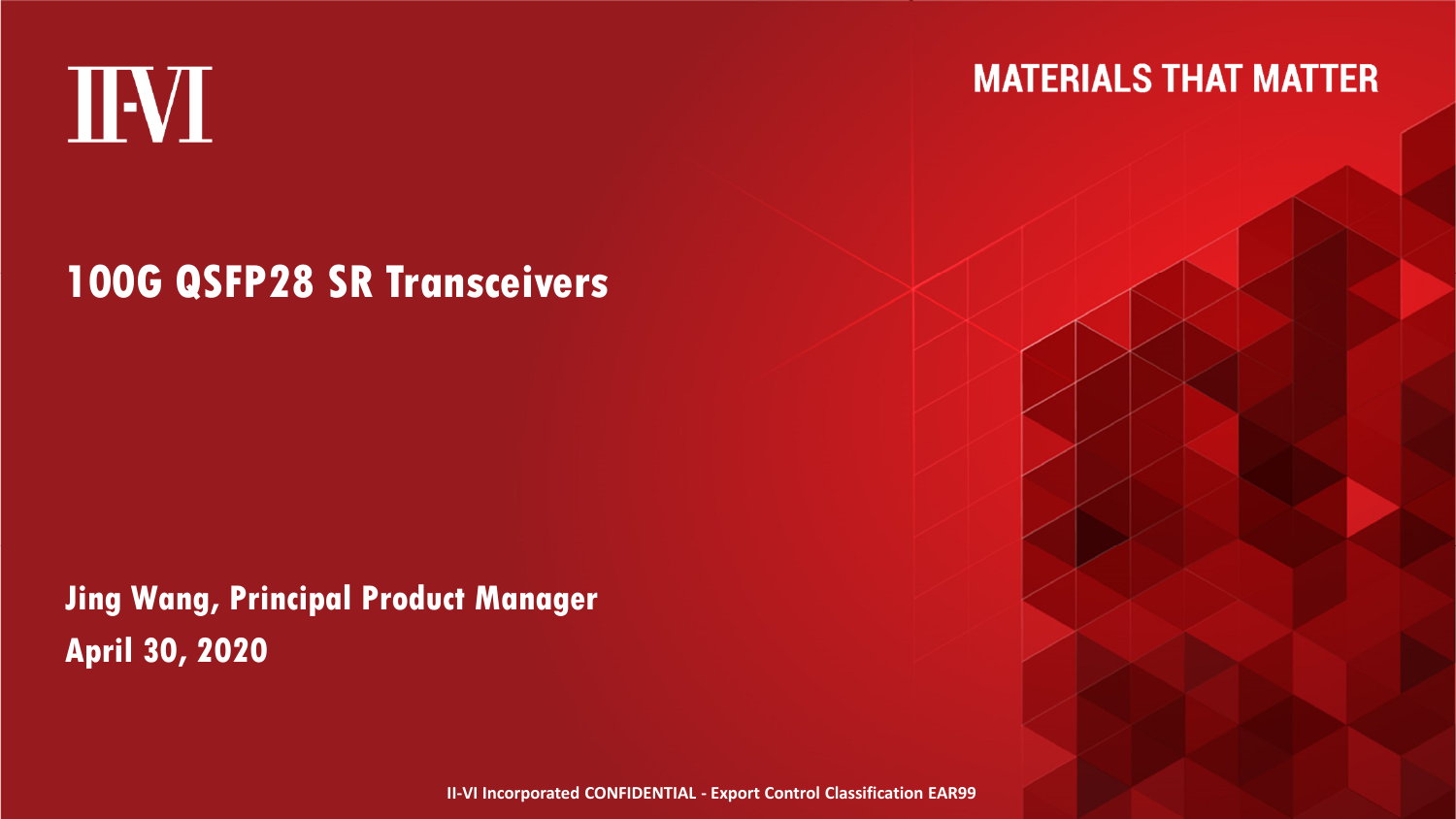### **100G QSFP28 Finisar® Transceivers**



IVI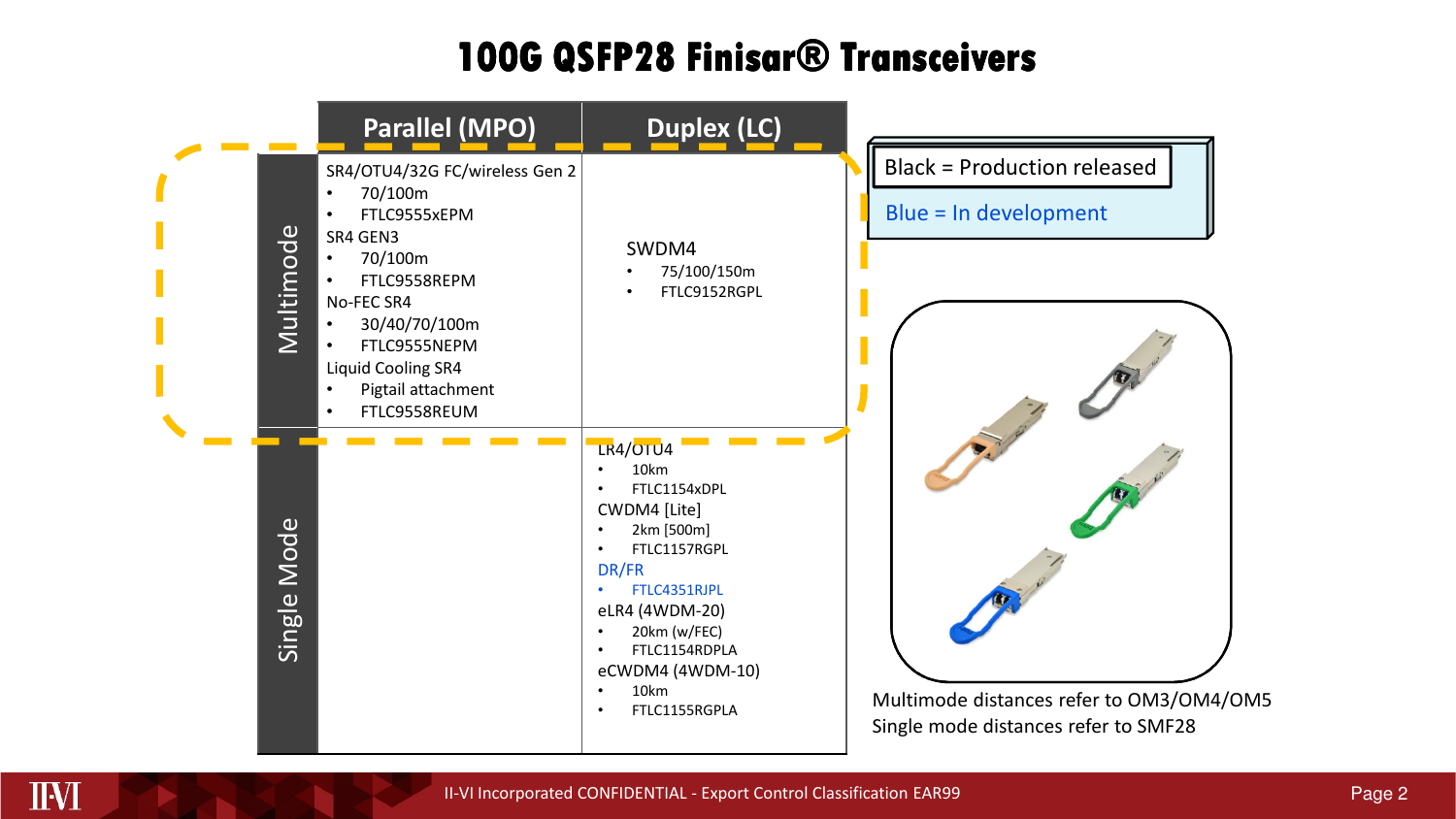### **100G QSFP28 SR Finisar® Transceivers**

- QSFP28 SR ( ≤ 300m) currently covers primarily 2 types of transceivers:
	- **SR4** (100m range, 4x25G NRZ Electrical, NRZ Optical). **Most common applications in datacenter TOR-Leaf switches. Also covers Enterprise, FC, Wireless etc.**
	- **SWDM4** (100m range, 4x25G Electrical, NRZ Optical, Wavelength Grid: 850, 880, 910, 940 nm). **Most common in Enterprise market.**

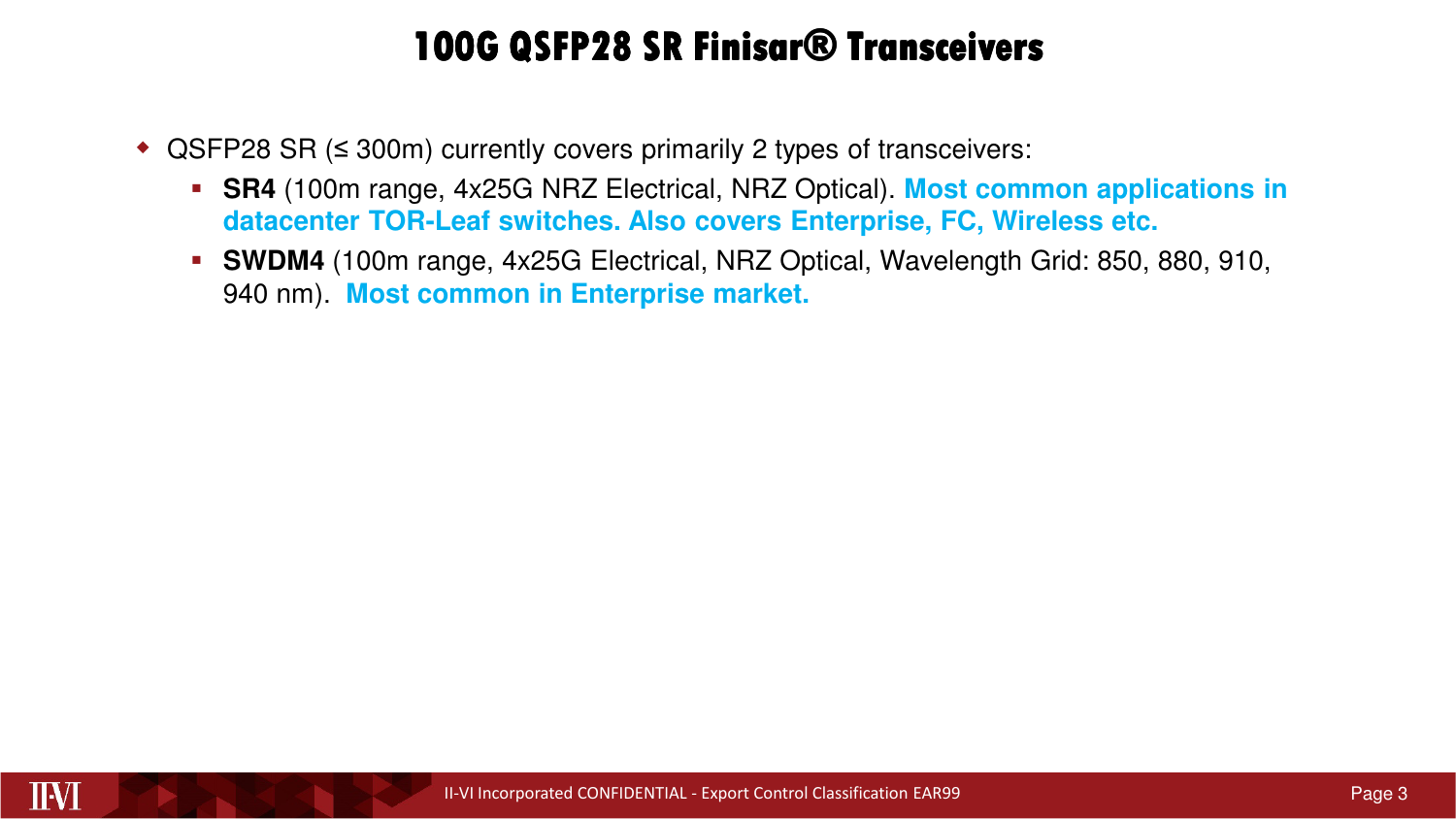### **Why Duplex Multimode Fiber Matters**

#### -**For Brownfield Applications:**

- **•Enterprise data centers have deployed a large amount of 10GE.**
- **•Primarily 10GBASE-SR over duplex MMF, using LC connectors.**
- **As they migrate from 10G to 40G/100G, most enterprise data centers want to maintain their existing fiber infrastructure.**
	- **•SR4 however requires using 8 fibers instead of 2 fibers (duplex).**
	- **•SR4 also requires new patch cords with MPO connectors (not LC).**
	- **•SWDM4 uses existing duplex MMF with LC connectors**

Many data centers want to upgrade from 10G to 40G and 100G *without changing their duplex MMF +LC infrastructure*

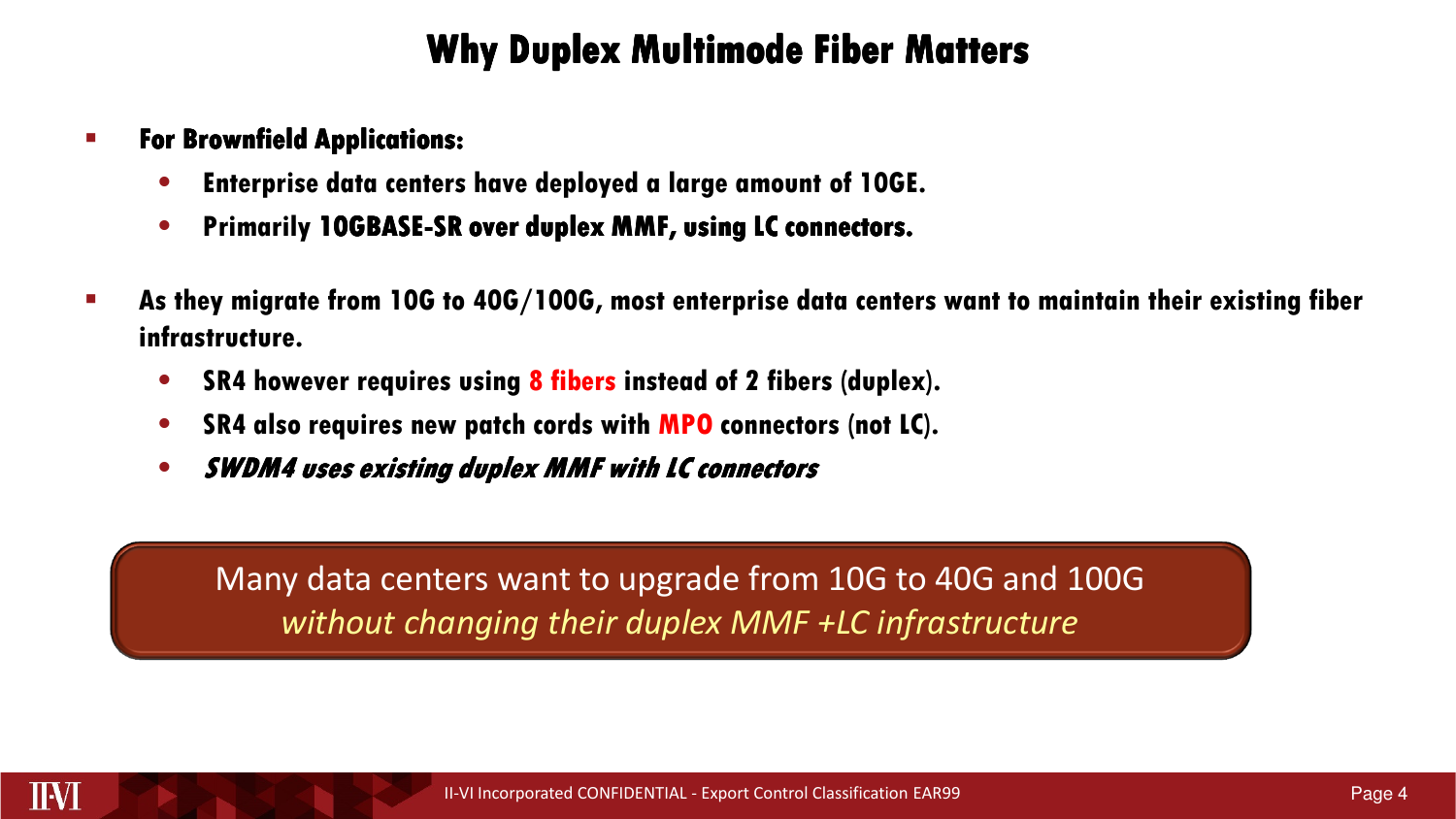### **100G QSFP28 SR4 Product Family**

- QSFP28 SR4 family, with main part numbers shown in the below table.
	- -More options available and please consult your PLM. For example, we provide bail latch versions of below transceivers.

| <b>Part Number</b> | <b>Supported data rate</b><br>(per channel) | <b>Maximum reach</b>                | Max. power<br>consumption | <b>Application</b>                                                 |  |
|--------------------|---------------------------------------------|-------------------------------------|---------------------------|--------------------------------------------------------------------|--|
| FTLC9558REPM       | 25.78G                                      | 70m/100m OM3/4                      | 2.5W                      | Ethernet (recommended<br>product for Ethernet only<br>application) |  |
| FTLC9555REPM       | 25.78G                                      | 70/100m OM3/4                       | 2.5W                      | Ethernet                                                           |  |
| FTLC9555FEPM       | 128GFC, 8G/16G FC<br>compatible             | 70/100m OM3/4                       | 2.5W                      | Ethernet, Fibre Channel                                            |  |
| FTLC9555QEPM       | 10.3125G, 25.78G                            | 70/100m OM3/4                       | 2.5W                      | 40G/100G Ethernet                                                  |  |
| FTLC9555REPM3      | 25.78G                                      | 70/100m OM3/4                       | 2.5W                      | Ethernet, E-temp                                                   |  |
| FTLC9555WEPM       | 10.3125G, 24.33G,<br>25.78G                 | 70/100m OM3/4                       | 2.5W                      | Wireless, CPRI, eCPRI                                              |  |
| FTLC9555NEPM       | 25.78G                                      | 30/50m OM3/4 if<br>used without FEC | 2.5W                      | Ethernet, InfiniBand, HPC,<br><b>HFT</b>                           |  |
| FTLC9558REUM       | 25.78G                                      | 70m/100m OM3/4                      | 2.5W                      | Ethernet, Liquid Cooling                                           |  |

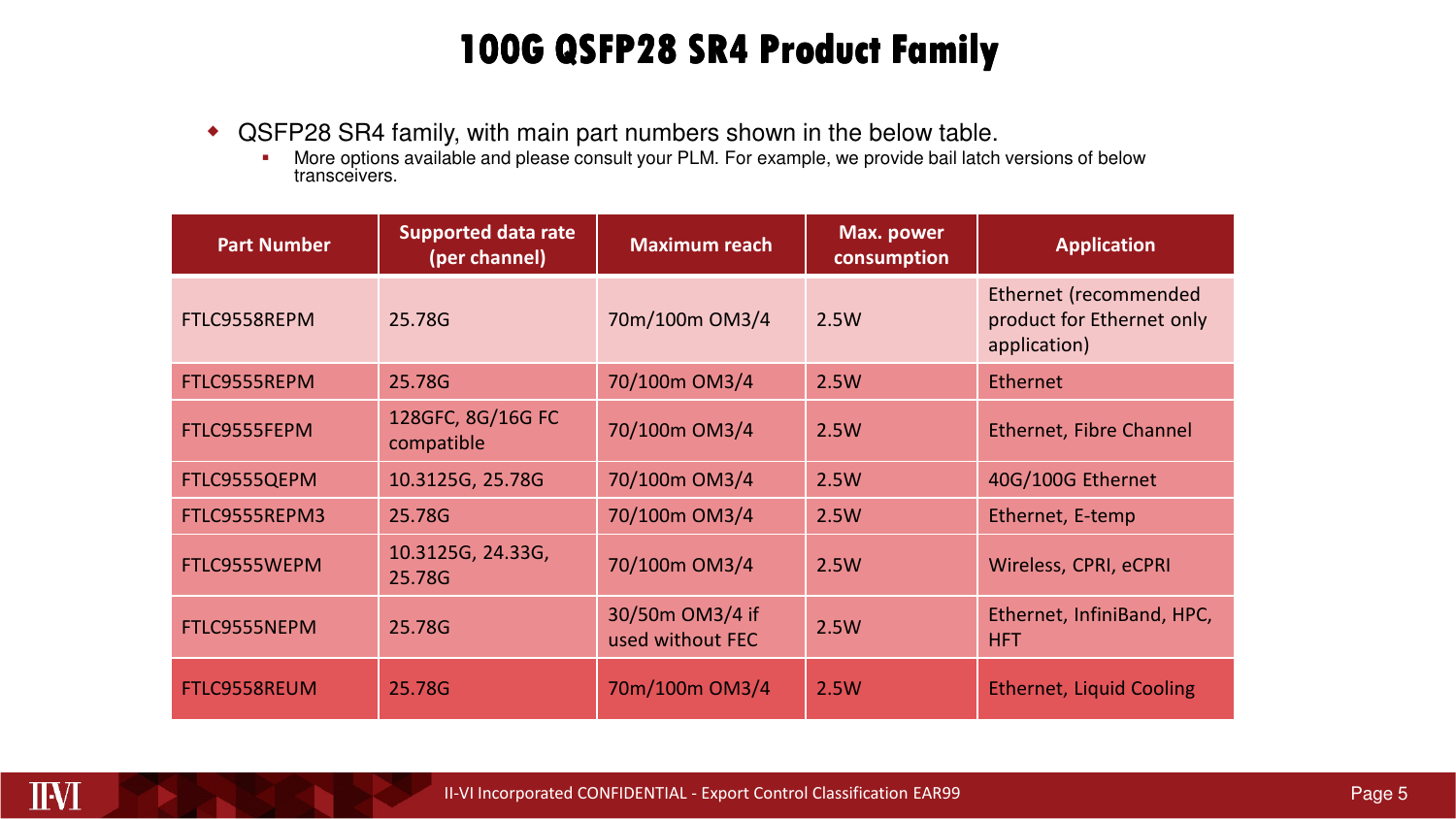### **100G QSFP28 SR4 Transceiver Module**

**FTLC9555REPM (25/100G Ethernet)FTLC9555QEPM (40G/100G Ethernet) FTLC9555FEPM (8/16/32/128G Fibre Channel) FTLC9555SEPM (25/100G Ethernet, OTU4)**

### **PRODUCT BASICS**

- QSFP28 module form factor, per SFF-8665•
- Standard interfaces defined by IEEE 802.3bm & T.11 FC-PI-6P•
	- 4x25G/28G parallel optics architecture
	- 4x25G/28G retimed electrical I/O (CAUI-4)
	- 100m reach on OM4 MMF and 70m on OM3, assuming RS-FEC on the host
- •Maximum power dissipation 2.5W
- Operating case temperature range 0°C to 70°C•
- I2C management interface (same as QSFP+)

### **PRODUCT FEATURES**

- Finisar VCSEL and PIN arrays to ensure high quality optics•
- •Can be used to fan-out to four shortwave 25GE SFP28 modules
- • Available in Ethernet single rate (REPM) and dual rate (QEPM), FC (FEPM), and OTU4 (SEPM) versions
- •Full digital diagnostics capability

#### **AVAILABILITY**

III-VI

 **Production Released**•



- 25/100G Ethernet
- 40/100G Ethernet
- OTN OTU4
- 128G Fibre Channel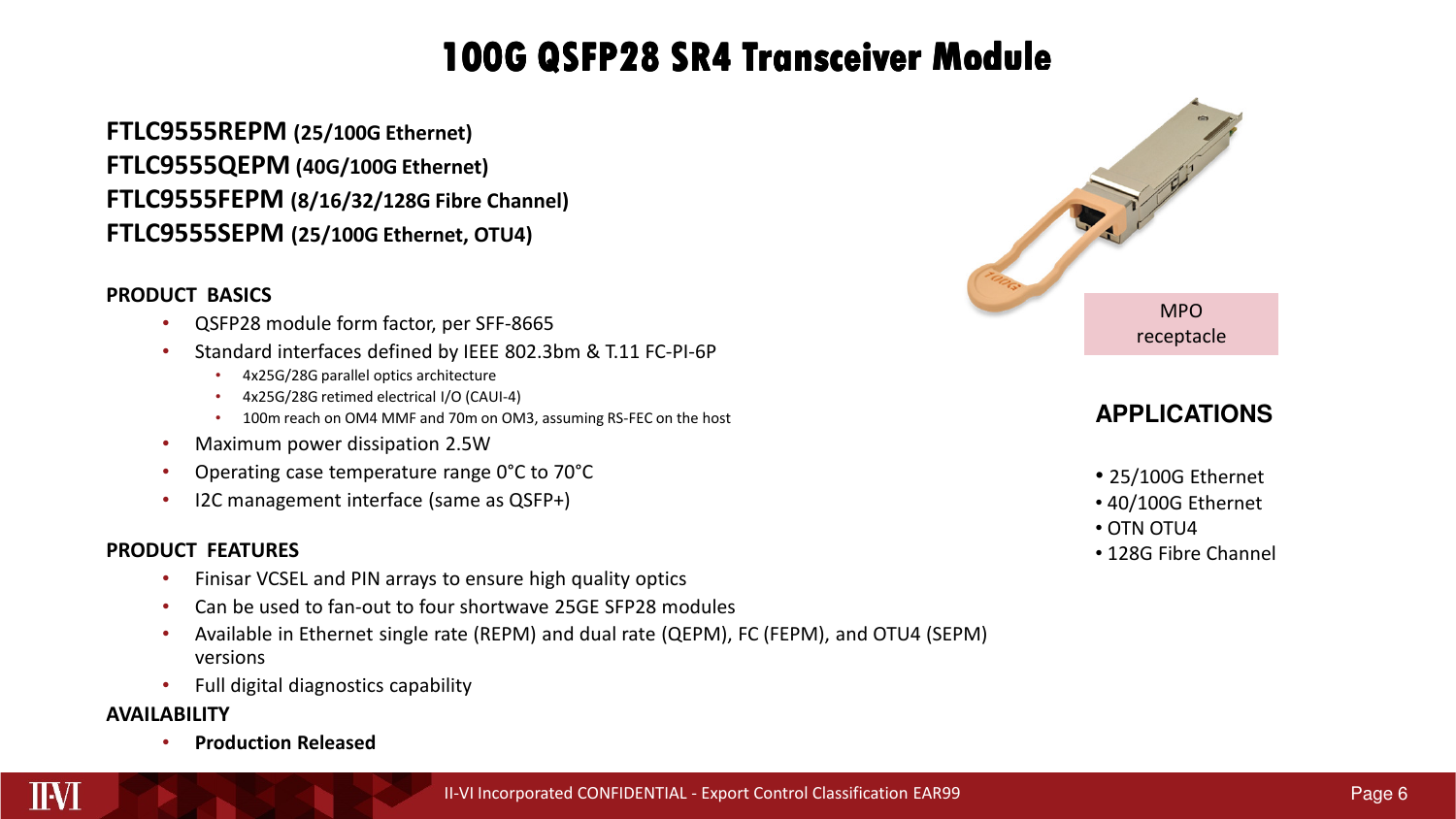### **100G QSFP28 SR4 Wireless/E- 100G QSFP28 Wireless/E-Temp Transceiver Temp Transceiver**

### **FTLC9555REPM3 (25/100G Ethernet, extended temperature)FTLC9555WEPM (25/100G Ethernet, 10/24/25G CPRI)**

### **PRODUCT BASICS**

- QSFP28 module form factor, per SFF-8665•
- Standard interfaces defined by IEEE 802.3bm•
	- 4x25G parallel optics architecture
	- 4x25G retimed electrical I/O (CAUI-4)
	- •100m reach on OM4 MMF and 70m on OM3, assuming RS-FEC on the host
- •Maximum power dissipation <2.5W
- • Extended temperature range
	- 0°C to 85°C operating case temperature for FTLC9555REPM3
	- -10°C to 75°C operating case temperature for FTLC9555WEPM•
	- Cold start at -40°C without damage
- •Pre-FEC BER: 5E-5
- I2C management interface (same as QSFP+) •

### **PRODUCT FEATURES**

- Finisar VCSEL and PIN arrays to ensure high quality optics•
- Can be used to fan-out to four shortwave 25GE SFP28 modules•
- • Carries both Ethernet and CPRI traffic
	- CPRI capability includes eCPRI

#### **AVAILABILITY**

II-V

 **Production Released**•



- 40G/100G Ethernet
- 25/100G Ethernet
- 24G CPRI wireless
- 25G eCPRI wireless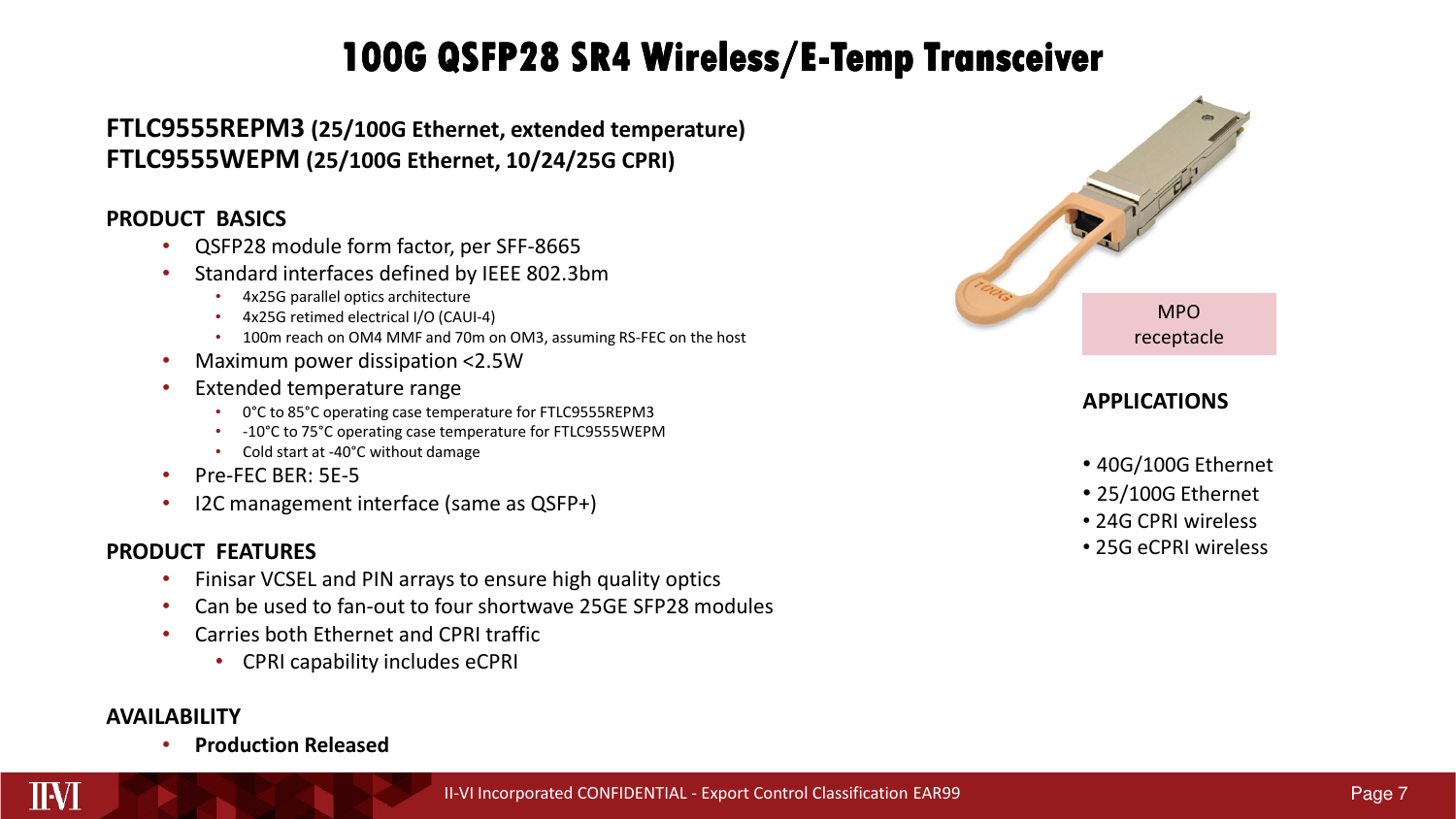## **100G QSFP28 SR4 Transceiver – 100G SR4 Transceiver – Ethernet Only Ethernet Only**

### **FTLC9558REPM (25/100G Ethernet)**

### **PRODUCT BASICS**

- •QSFP28 module form factor, per SFF-8665
- • Standard interfaces defined by IEEE 802.3bm
	- 4x25G/28G parallel optics architecture
	- 4x25G/28G retimed electrical I/O (CAUI-4)
	- 100m reach on OM4 MMF and 70m on OM3, assuming RS-FEC on the host
- •Maximum power dissipation 2.5W
- Operating case temperature range 0°C to 70°C•
- •I2C management interface (same as QSFP+)

#### **PRODUCT FEATURES**

- •Finisar VCSEL and PIN arrays to ensure high quality optics
- •Can be used to fan-out to four shortwave 25GE SFP28 modules
- •Full digital diagnostics capability

### **AVAILABILITY**

•**Production Released**



• 25/100G Ethernet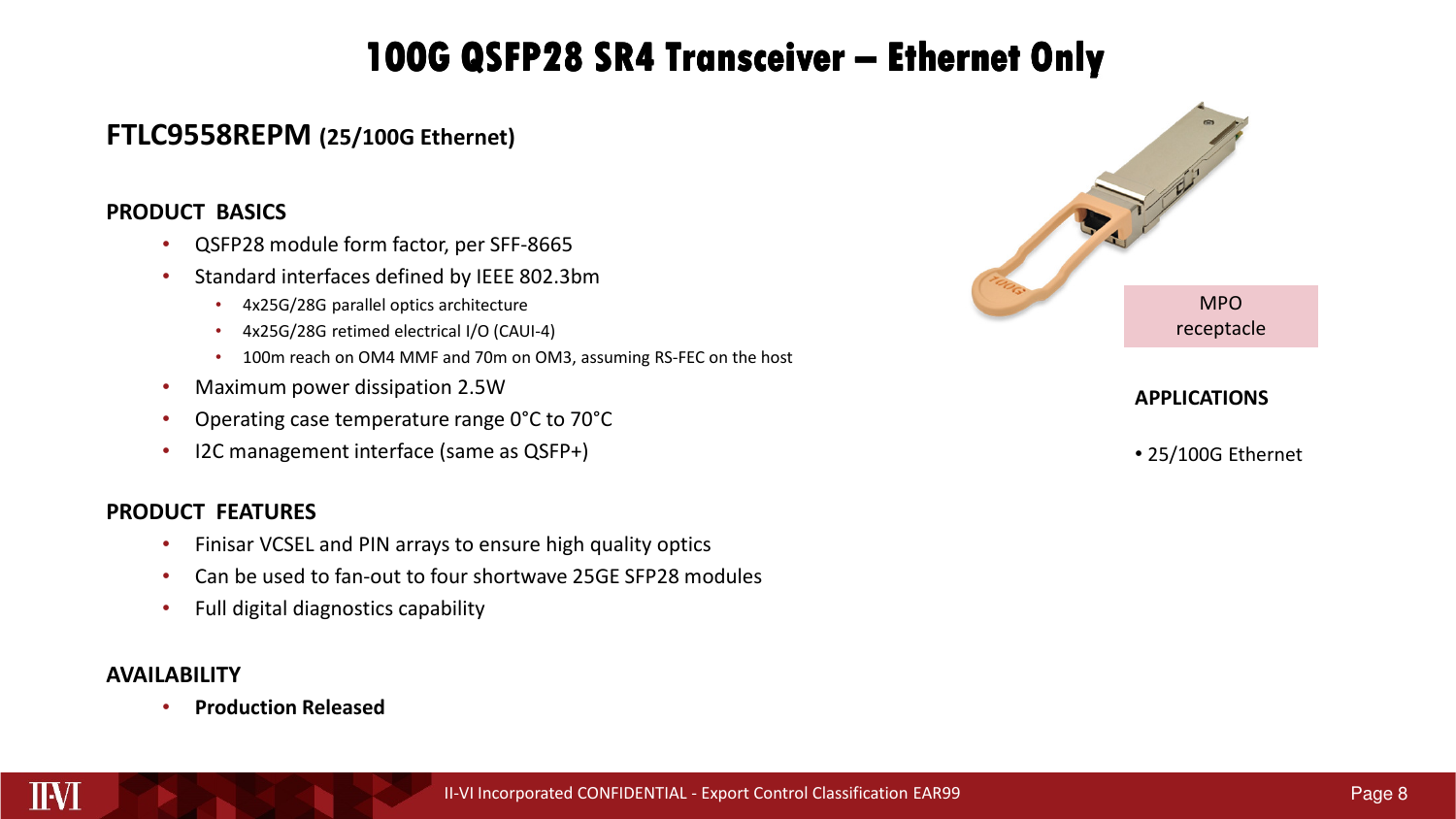### **Pigtailed 100G QSFP28 SR4 Transceiver for Liquid Cooling**

### **FTLC9558REUM (100G Ethernet, Liquid Cooling)**

#### **PRODUCT BASICS**

- •QSFP28 module form factor, per SFF-8665
- • Standard interfaces defined by IEEE 802.3bm
	- 4x25G/28G parallel optics architecture
	- 4x25G/28G retimed electrical I/O (CAUI-4)
	- 100m reach on OM4 MMF and 70m on OM3, assuming RS-FEC on the host
- •Maximum power dissipation 2.5W
- Operating case temperature range 0°C to 60°C•
- •I2C management interface (same as QSFP+)

### **PRODUCT FEATURES**

- •Finisar VCSEL and PIN arrays to ensure high quality optics
- •Reliable design to enable liquid immersion environment
- •Pigtail attachment for MPO connection

### **AVAILABILITY**

III-VI

 **Production Released**•



- •100G Ethernet
- • Liquid Immersion Environment
- MPO Connectivity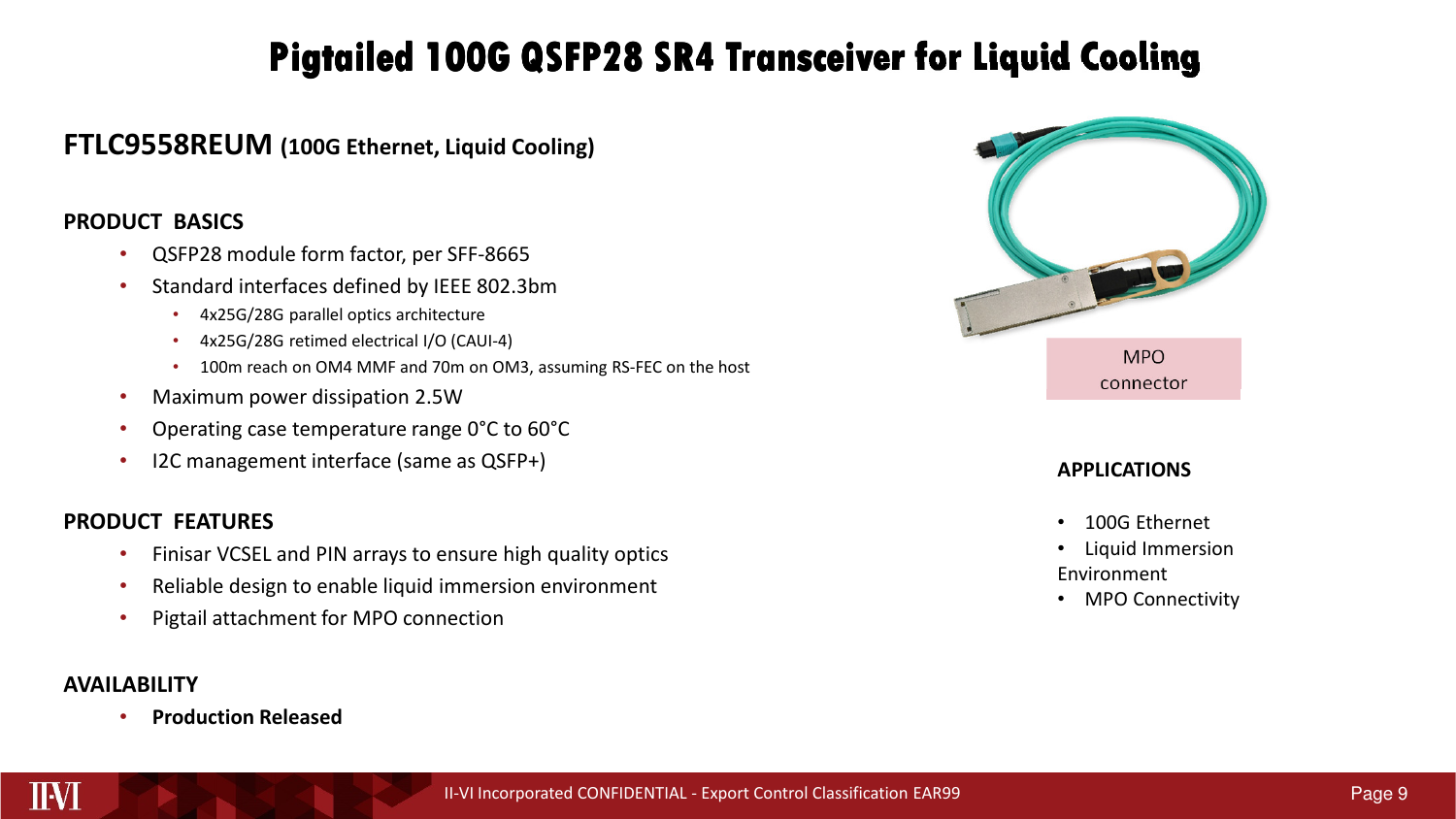### **100G QSFP28 SR4 No/Low FEC Transceiver**

### **FTLC9555NEPM (25/100G Ethernet)**

#### **PRODUCT BASICS**

- Enhanced optical interface capable of operation with our without RS-FEC on host •
	- •40m reach on OM4 MMF and 30m on OM3, with *no FEC* on the host (1E-12 BER)
	- 70m reach on OM4 MMF and 50m on OM3, with *Clause 74 (Firecode) FEC* on the host (1E-8 pre-FEC BER)
	- 100m reach on OM4 MMF and 70m on OM3, with *Clause 91 (RS) FEC* on the host (5E-5 pre-FEC BER)
- •QSFP28 module form factor, per SFF-8665
- Standard 4x25G retimed CAUI-4 electrical interface•
	- •4x25G parallel optics architecture
	- 4x25G retimed electrical I/O (CAUI-4)
- •Maximum power dissipation <2.5W
- Operating case temperature range 0°C to 70°C•
- Standard I2C management interface

#### **PRODUCT FEATURES**

- Interoperable and compliant with standard 100GBASE-SR4•
- Finisar VCSEL and PIN arrays to ensure high quality optics•
- Can be used to fan-out to four shortwave 25GE SFP28 modules (FTLF8538P4BCL) •
- •Allows host to avoid the latency of FEC (approx. 100 ns)
- •Allows host to avoid the power dissipation of FEC

#### **AVAILABILITY**

**Production Released**



- •25/100G Ethernet
- •InfiniBand EDR
- •Omni-Path

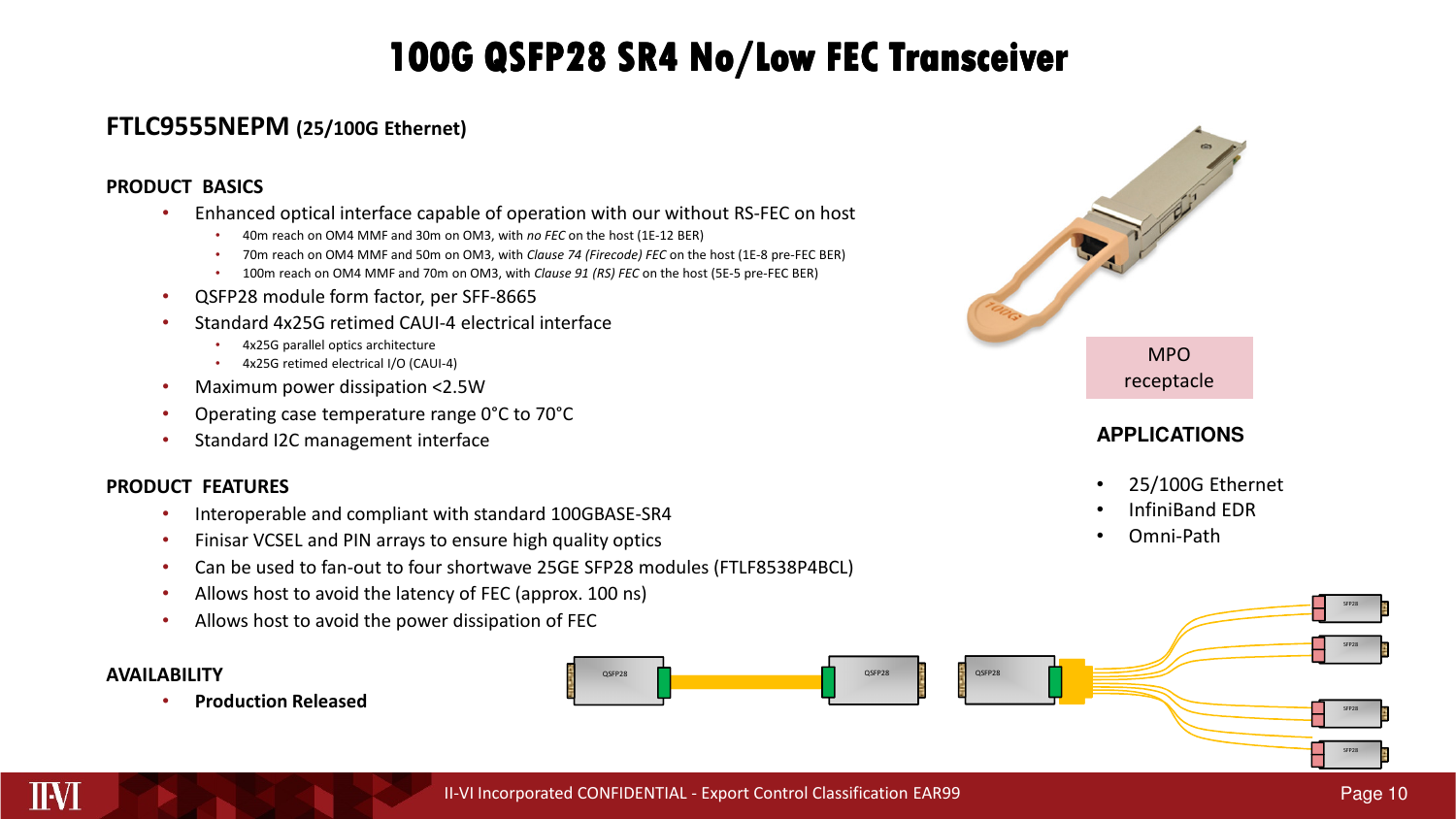### **100G QSFP28 SWDM4 Transceiver**

| <b>Part Number</b> | Supported data rate<br>(per channel) | <b>Maximum reach</b>   | Max. power<br>consumption | <b>Application</b> | <b>Notes</b> |
|--------------------|--------------------------------------|------------------------|---------------------------|--------------------|--------------|
| FTLC9152RGPL       | 25.78G                               | 75/100/150m<br>OM3/4/5 | 3.5W                      | Ethernet           | Duplex MMF   |



### 100G QSFP28 SWDM4 Transceiver

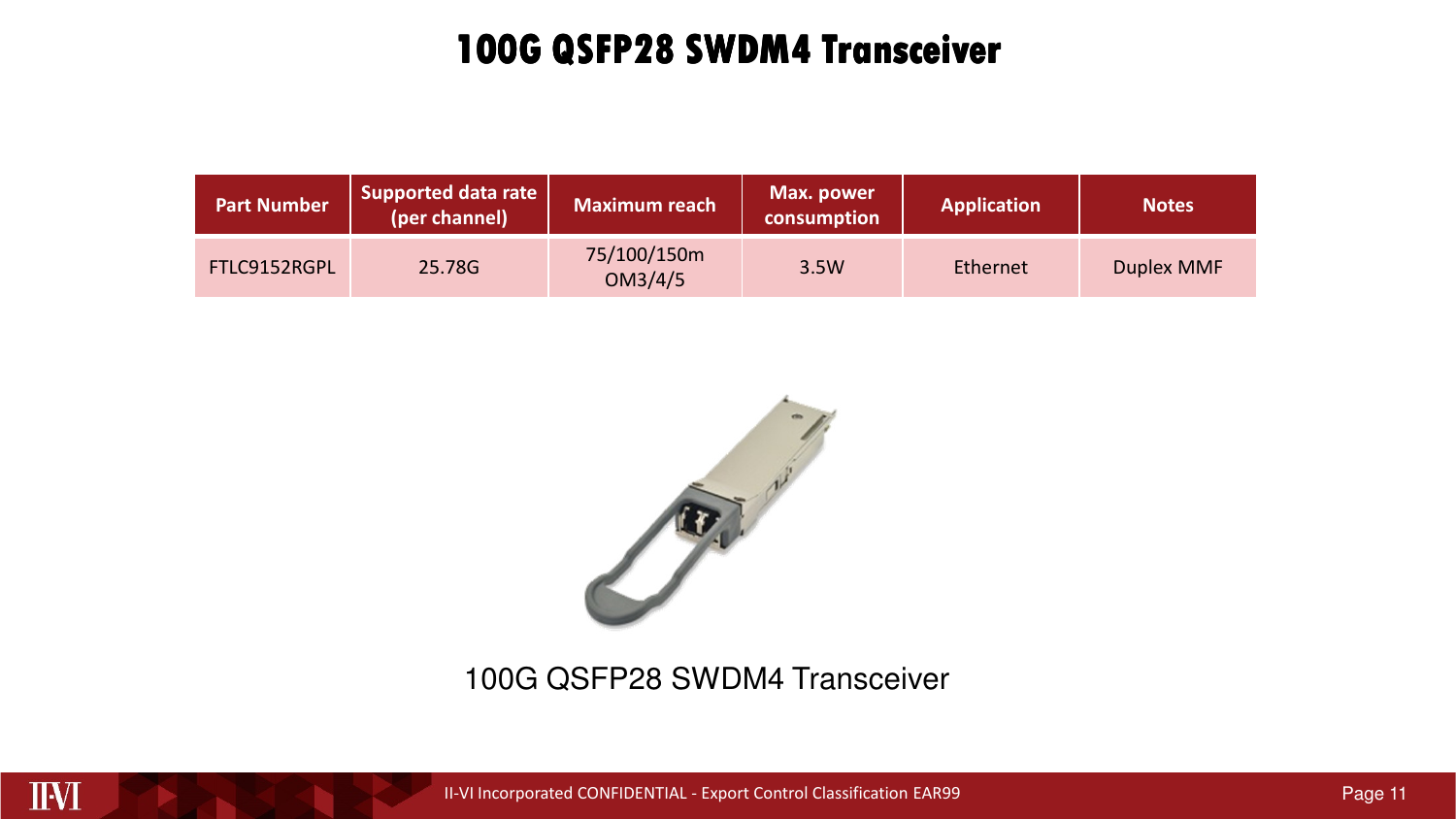### **100G QSFP28 SWDM4 Transceiver**

### **FTLC9152RGPL (100G Ethernet)**

#### **PRODUCT BASICS**

- 100G over one MMF fiber pair (duplex MMF) •
- •QSFP28 module form factor, per SFF-8665
- • 4x25G duplex optical interface using the SWDM4™ wavelength grid
	- Shortwave WDM in the 850nm region
- 4x25G/28G retimed electrical I/O (IEEE CAUI-4) •
- • Product reach (requires standard RS-FEC support on the host):
	- •75m on OM3
	- 100m on OM4 •
	- 150m on OM5 MMF •
- •Maximum power dissipation <3.5W
- Operating case temperature range 0°C to 70°C•
- •I2C management interface (same as QSFP+)

#### **PRODUCT FEATURES**

- Operates over traditional Tx and Rx fibers (not BiDi) •
- •Simple NRZ modulation and mature technology
- Finisar SWDM VCSEL and PIN arrays to ensure high quality optics•
- •Internal CDR ICs
- •Full digital diagnostics capability

#### **AVAILABILITY**

III-VI

•**Production Released**



#### **APPLICATIONS**

• 100G Ethernet

**More information on SWDM4 can be found at:**

**https://optical.communications.ii-vi.com/swdm**

**and http://www.swdm.org/**